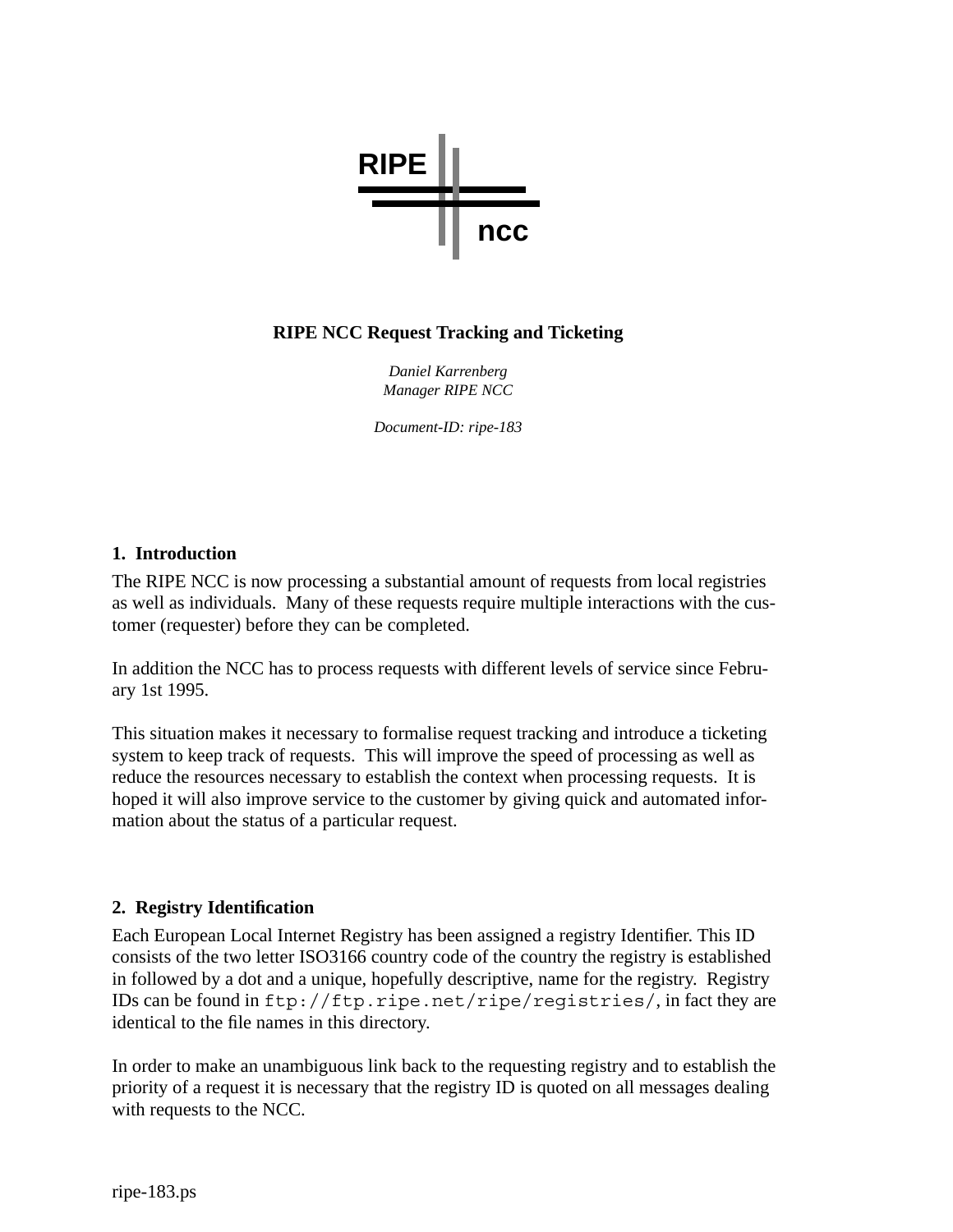Where possible we suggest to include it in an RFC822 header line of the messages concerned. The suggested format is:

```
X-NCC-RegID: nn.example
```
Where it is impossible to modify the RFC822 header, this line can also be included in the body of the message.

Failure to include the registry ID in messages dealing with requests may delay processing as NCC staff will need to determine the registry manually. The message will be treated on a "time-permitting" basis if a registry cannot readily be identified.

# **3. Ticketing**

The RIPE NCC will assign a unique ticket to each request as it is first received at the NCC. This ticket will be quoted by the NCC on each message to the customer dealing with the request. It should also be quoted by the customer in messages about this request sent *to* the NCC.

The format of the ticket is he string "NCC#", followed by the last two digits of the year the ticket was issued, followed by a four digit ticket number, e.g.

```
NCC#944711
```
Tickets should be quoted exactly like this. The letters NCC and the hash sign form an integral part of the ticket.

The ticket format is designed with the following criteria in mind:

- + It has to be syntactically detectable when imbedded in text such as "In reference to tickets NCC#941234 and NCC#946789 we would like to ...".
- + It has to be easily quotable out of band like "Hey, can you hand me the file about NCC (ninetyfour) twelve thirtyfour please.".
- + It has to be representable in basic E-Mail and in other means of written communication.

Tickets are simply identifiers for a specific request and have no semantic meaning of their own with regard to processing priority, sequence of receipt at the NCC, resource assignment or anything else.